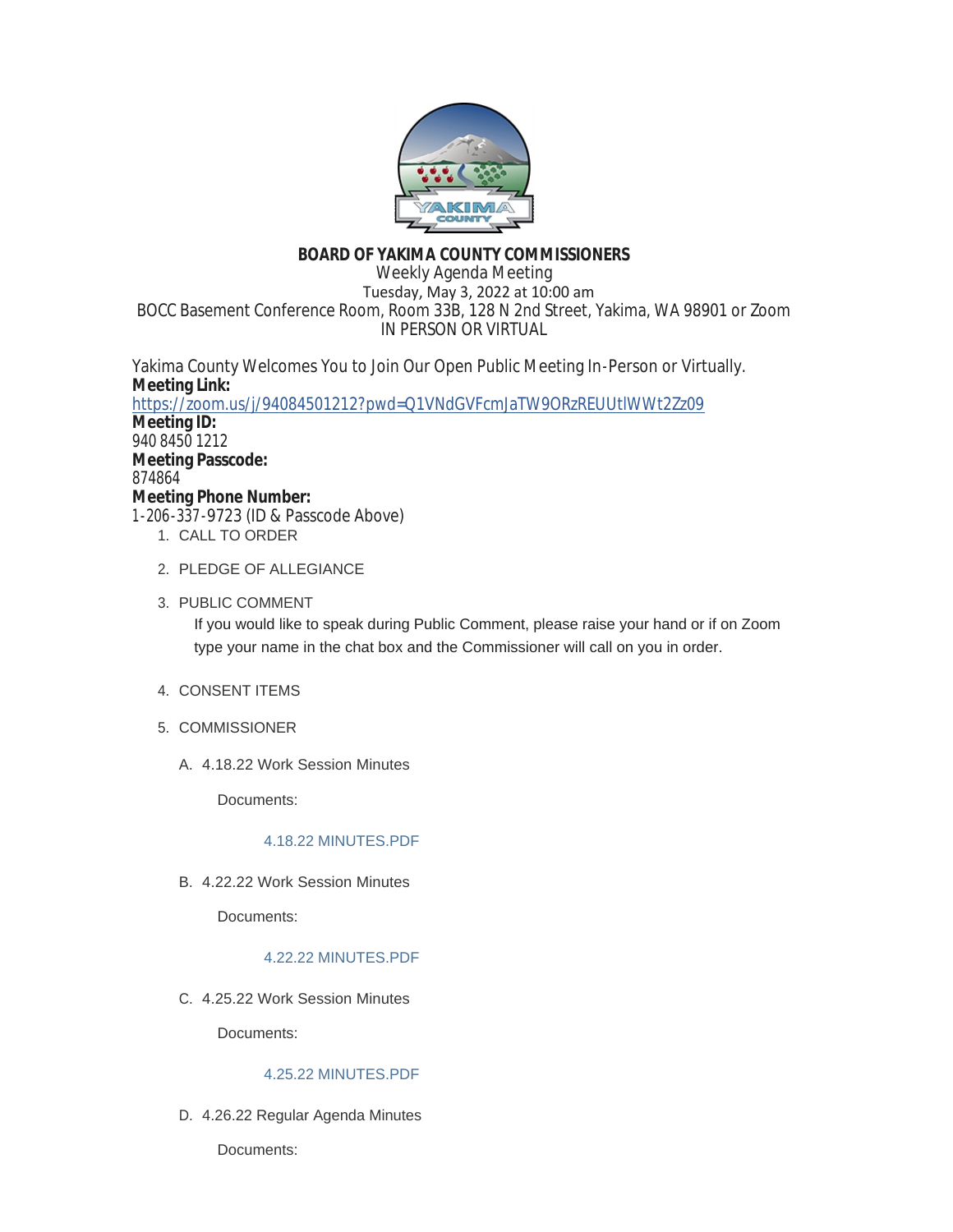#### [4.26.22 MINUTES.PDF](https://www.yakimacounty.us/AgendaCenter/ViewFile/Item/4356?fileID=16124)

E. Resolution 122-2022

Appointing Virgil Newman, Jr. to the Yakima County Veterans Advisory Board.

Fiscal Impact: \$0

Documents:

#### [122-2022.PDF](https://www.yakimacounty.us/AgendaCenter/ViewFile/Item/4358?fileID=16126)

F. Resolution 123-2022

Appointing Curtis Thorne to the Yakima County Veterans Advisory Board.

Fiscal Impact: \$0

Documents:

# [123-2022.PDF](https://www.yakimacounty.us/AgendaCenter/ViewFile/Item/4357?fileID=16125)

G. Resolution 124-2022 Appointing Thomas Dittmar to the Yakima County Veterans Advisory Board.

Fiscal Impact: \$0

Documents:

#### [124-2022.PDF](https://www.yakimacounty.us/AgendaCenter/ViewFile/Item/4359?fileID=16127)

H. Resolution 125-2022

Additions/Deletions to Budgeted Positions in Department 220 (Sheriff's Office) and Fund 105 (YSO Special Operations, Sheriff's Office).

Fiscal Impact: There is No Difference in the Budgeted Amounts for the Positions, with the Exception of Position No. 020-11, which has a Difference of \$20,042.00

Documents:

#### [125-2022.PDF](https://www.yakimacounty.us/AgendaCenter/ViewFile/Item/4360?fileID=16128)

#### 6. COUNTY ROADS

Resolution 126-2022 A.

Making Findings and Determination to Declare Police Vehicles 60733 and 60742 as Surplus and Approve Sale of these Vehicles to the City of Mabton Police Department.

Fiscal Impact: Yakima County to receive payment in the amount of \$6,700.

Documents: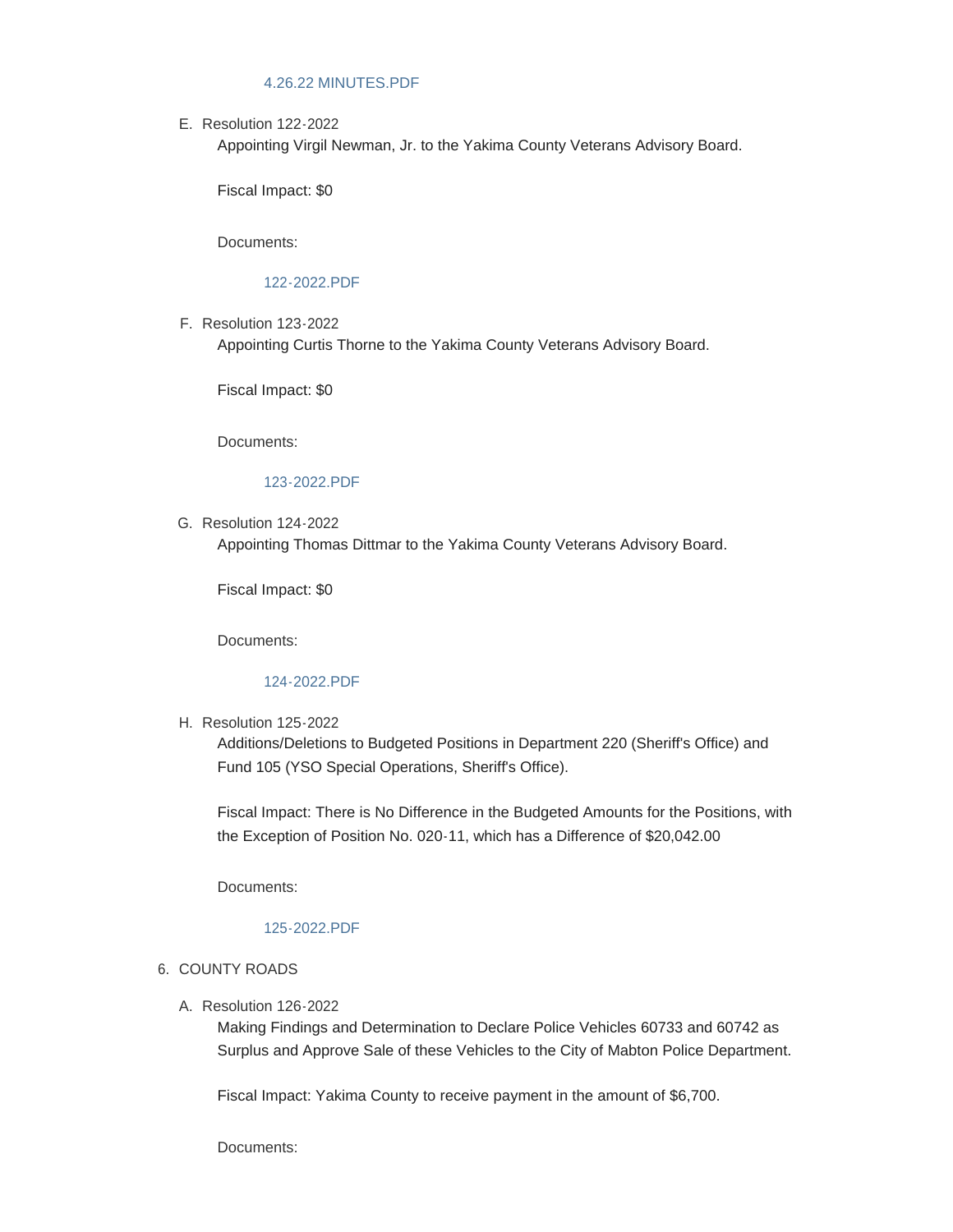#### [126-2022.PDF](https://www.yakimacounty.us/AgendaCenter/ViewFile/Item/4371?fileID=16139)

### FACILITIES SERVICES 7.

A. Agreement 145-2022

Agreement with M.G. Wagner Co. Inc. for the Yakima County Jail Annex Reroof Project PW22222-V.

Fiscal Impact: \$218,990.18

Documents:

### [BOCC 145-2022.PDF](https://www.yakimacounty.us/AgendaCenter/ViewFile/Item/4372?fileID=16141)

- 8. HUMAN RESOURCES
	- A. Agreement 133-2022

Memorandum of Agreement between Yakima County Board of County Commissioners and Independent Local No.1, covering County Roads Department Maintenance and Operations, Construction and ER&R, and Public Services Utility Employees, regarding Amendment to Article 8 - Wages, to Reflect a 5% General Increase for Bargaining Unit Employees, which will Replace the Current (2021-2022) Pay Plan and will be Effective May 1, 2022.

Fiscal Impact: See Exhibit B

Documents:

# [BOCC 133-2022.PDF](https://www.yakimacounty.us/AgendaCenter/ViewFile/Item/4361?fileID=16129)

B. Agreement 134-2022

Memorandum of Agreement between Yakima County Board of County Commissioners, Yakima County Technology Services, and Teamsters Local Union No. 760, Representing Technology Services Employees, regarding Amendment to Article 20 - Salaries, to Reflect a 5% General Increase for Bargaining Unit Employees, which will Replace the Current (2021-2022) Pay Plan and will be Effective May 1, 2022.

Fiscal Impact: See Exhibit B

Documents:

#### [BOCC 134-2022.PDF](https://www.yakimacounty.us/AgendaCenter/ViewFile/Item/4362?fileID=16130)

C. Agreement 135-2022

Memorandum of Agreement between Yakima County Board of County Commissioners, the Department of Security, and Teamsters Local Union No. 760,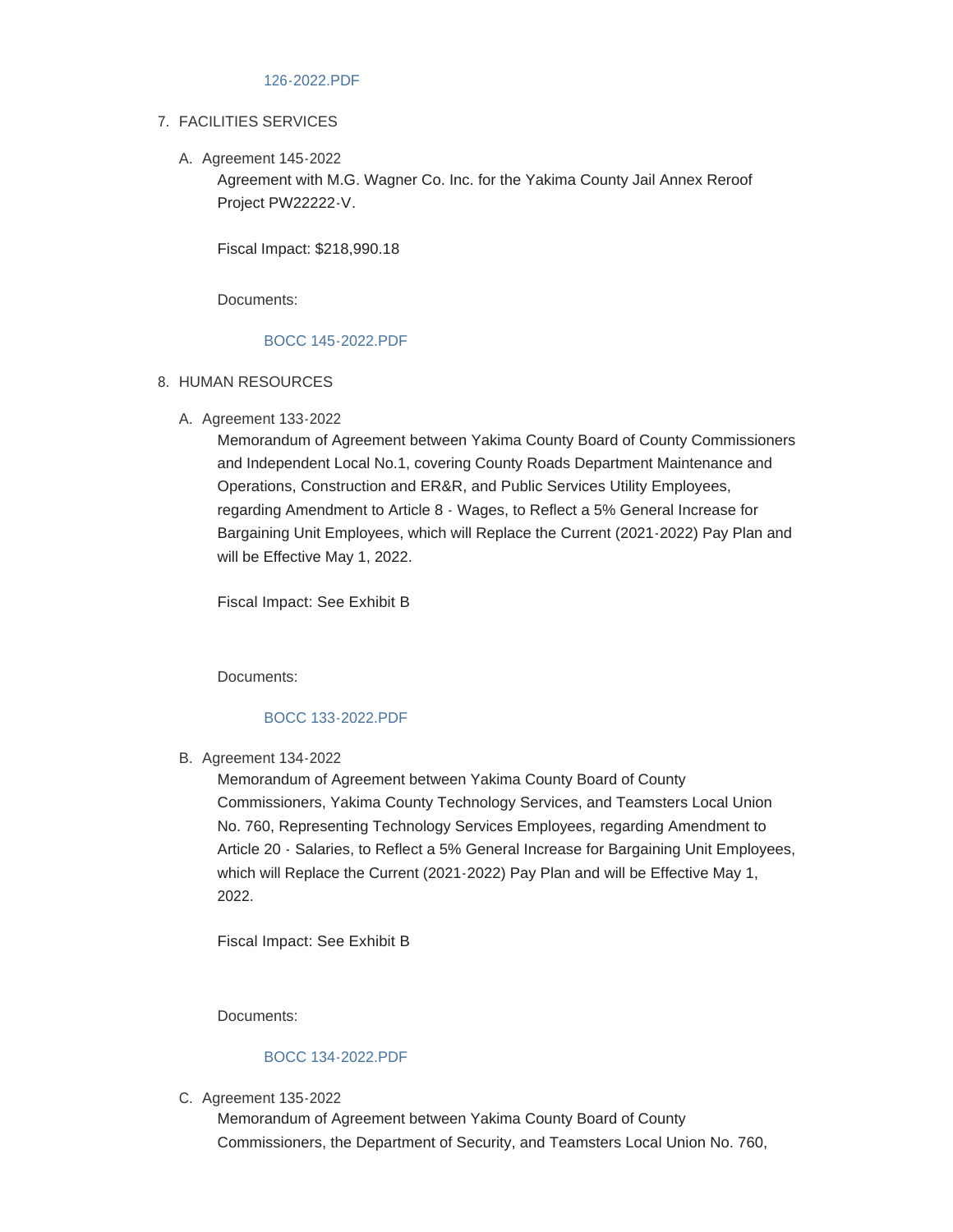Representing Department of Security Employees, regarding Amendment to Article 31 - Salaries, to Reflect a 5% General Increase for Bargaining Unit Employees, which will Replace the Current (2021-2022) Pay Plan and will be Effective May 1, 2022.

Fiscal Impact: See Exhibit B

Documents:

## [BOCC 135-2022.PDF](https://www.yakimacounty.us/AgendaCenter/ViewFile/Item/4363?fileID=16131)

D. Agreement 136-2022

Memorandum of Agreement between Yakima County Board of County Commissioners and Council 2, Washington State Council of County and City Employees, Representing Locals 87, 87P, and 87PS, regarding Amendment to Article 10 - Wages, to Reflect a 5% General Increase for Bargaining Unit Employees, which will Replace the Current (2021-2022) Pay Plan and will be Effective May 1, 2022.

Fiscal Impact: See Exhibit A

Documents:

#### [BOCC 136-2022.PDF](https://www.yakimacounty.us/AgendaCenter/ViewFile/Item/4364?fileID=16132)

E. Agreement 137-2022

Memorandum of Agreement between Yakima County Board of County Commissioners and Yakima County Public Services Department Clerical, Technical, and Professional Employees Group, regarding Amendment to Article 10 - Wages, to Reflect a 5% General Increase for Bargaining Unit Employees, which will Replace the Current (2021-2022) Pay Plan and will be Effective May 1, 2022.

Fiscal Impact: See Exhibit A

Documents:

#### [BOCC 137-2022.PDF](https://www.yakimacounty.us/AgendaCenter/ViewFile/Item/4365?fileID=16133)

Agreement 138-2022 F.

Memorandum of Agreement between Yakima County Board of County Commissioners, Yakima County Solid Waste, and Teamsters Local Union No. 760, Representing Solid Waste Employees, regarding Amendment to Article 28 - Salaries, to Reflect a 5% General Increase for Bargaining Unit Employees, which will Replace the Current (2021-2022) Pay Plan and will be Effective May 1, 2022.

Fiscal Impact: See Exhibit A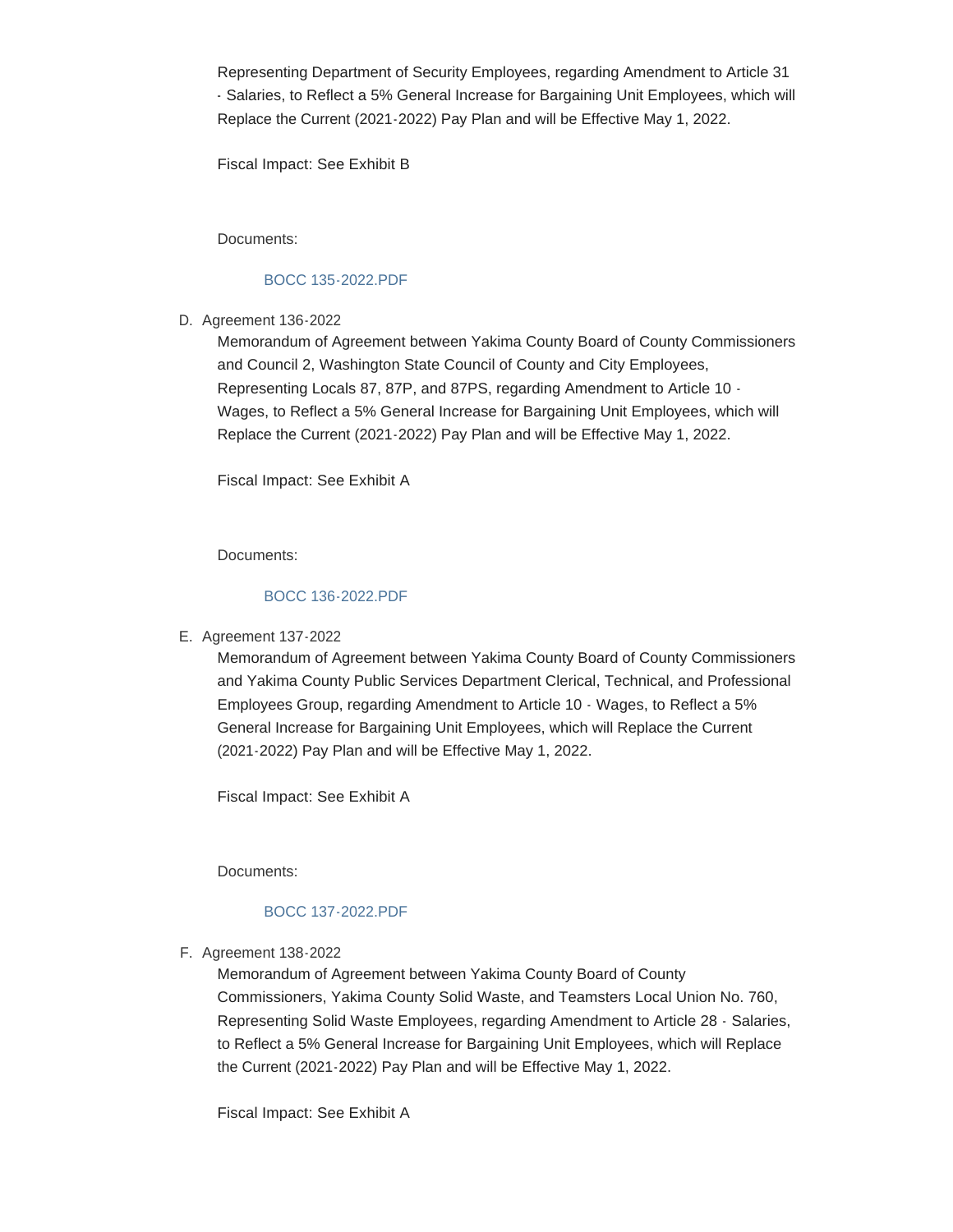Documents:

### [BOCC 138-2022.PDF](https://www.yakimacounty.us/AgendaCenter/ViewFile/Item/4366?fileID=16134)

G. Agreement 139-2022

Memorandum of Agreement between Yakima County Board of County Commissioners, the Yakima County Sheriff, and Teamsters Local Union No. 760, Representing Office Clerical, Dispatch, and Program Specialist (Animal Control), regarding Amendment to Article 31 - Salaries, to Reflect a 5% General Increase for Bargaining Unit Employees, which will Replace the Current (2021-2022) Pay Plan and will be Effective May 1, 2022.

Fiscal Impact: See Exhibit B

Documents:

## [BOCC 139-2022.PDF](https://www.yakimacounty.us/AgendaCenter/ViewFile/Item/4367?fileID=16135)

H. Agreement 140-2022

Memorandum of Agreement between Yakima County Board of County Commissioners, the Yakima County Clerk's Office, and Teamsters Local Union No. 760, Representing Clerk's Office Supervisory Employees, regarding Amendment to Article 20 - Salaries, to Reflect a 5% General Increase for Bargaining Unit Employees, which will Replace the Current (2021-2022) Pay Plan and will be Effective May 1, 2022.

Fiscal Impact: See Exhibit A

Documents:

## [BOCC 140-2022.PDF](https://www.yakimacounty.us/AgendaCenter/ViewFile/Item/4368?fileID=16136)

Agreement 141-2022 I.

Memorandum of Agreement between Yakima County Board of County Commissioners, the Yakima County Clerk's Office, and Teamsters Local Union No. 760, Representing Clerk's Office Non-Supervisory Employees, regarding Amendment to Article 20 - Salaries, to Reflect a 5% General Increase for Bargaining Unit Employees, which will Replace the Current (2021-2022) Pay Plan and will be Effective May 1, 2022.

Fiscal Impact: See Exhibit A

Documents:

## [BOCC 141-2022.PDF](https://www.yakimacounty.us/AgendaCenter/ViewFile/Item/4369?fileID=16137)

Agreement 142-2022 J.

Memorandum of Agreement between Yakima County Board of County Commissioners, the Yakima County Department of Corrections, and Teamsters Local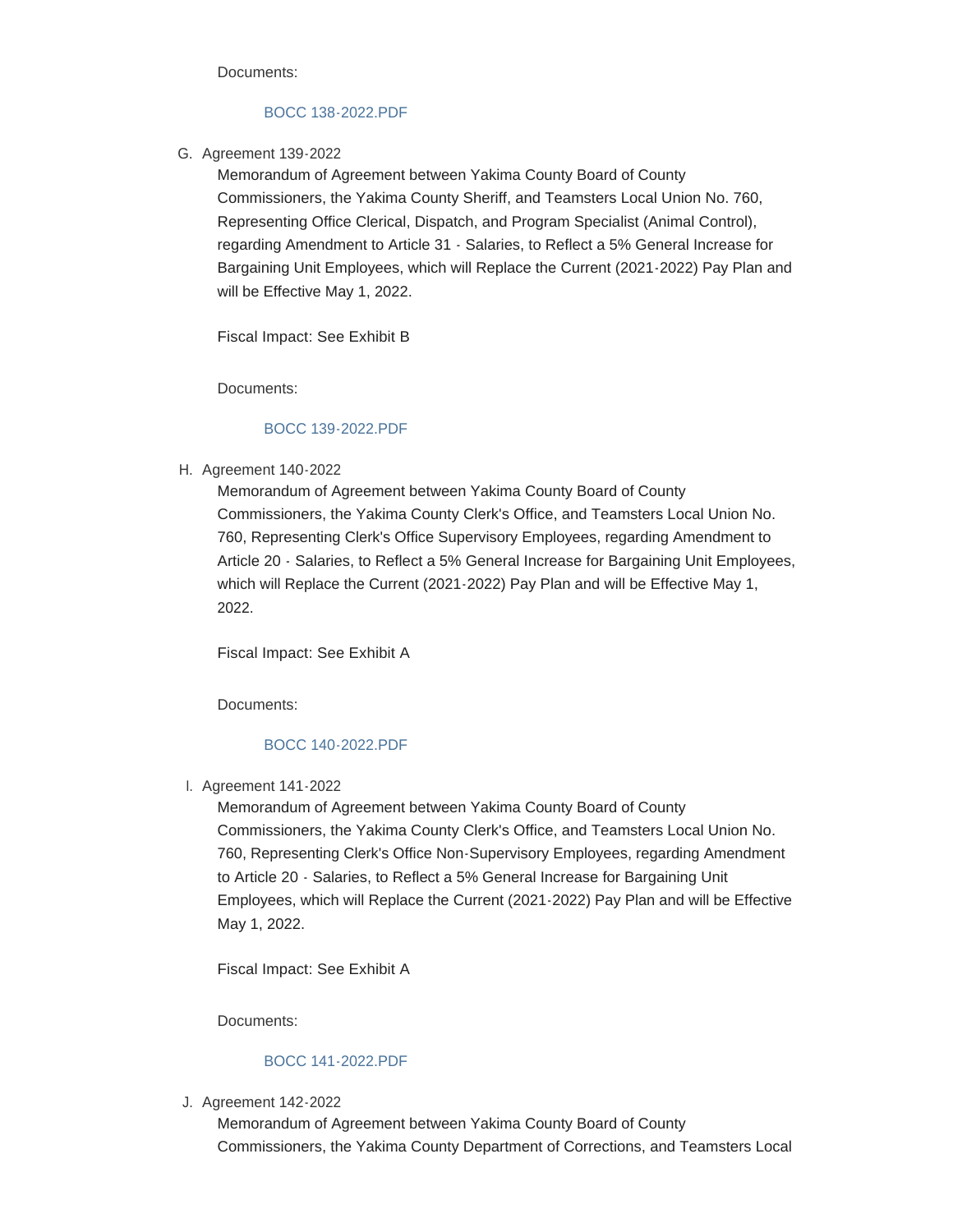Union No. 760, Representing Department of Corrections Office Clerical and Supervisors, regarding Amendment to Article 31 - Salaries, to Reflect a 5% General Increase for Bargaining Unit Employees, which will Replace the Current (2021-2022) Pay Plan and will be Effective May 1, 2022.

Fiscal Impact: See Exhibit B

Documents:

# [BOCC 142-2022.PDF](https://www.yakimacounty.us/AgendaCenter/ViewFile/Item/4370?fileID=16138)

# 9. HUMAN SERVICES

A. Agreement 124-2022

Modification to Agreement with Yakima Neighborhood Health Services to Correct Budget Line Item for Supplies.

Fiscal Impact: Budget line item for supplies is corrected to \$500. Contract value remains the same at \$34,300.

Documents:

### [124-2022.PDF](https://www.yakimacounty.us/AgendaCenter/ViewFile/Item/4228?fileID=16140)

**B.** Agreement 143-2022

Agreement with Northwest Community Action Center to Assist Eligible Households Applying for Emergency Rental Assistance.

Fiscal Impact: \$37,500 - grant from U.S. Department of the Treasury.

Documents:

# [BOCC 143-2022.PDF](https://www.yakimacounty.us/AgendaCenter/ViewFile/Item/4373?fileID=16142)

# 10. PUBLIC SERVICES

A. Agreement 144-2022

Amendment #5 to the Purchase Agreement with General Pacific for an Automated Water Metering System - Phase 2.

Fiscal Impact: Amendment increases contract sum from \$156,073 to \$195,000. Costs for gateway and meter replacement will be paid by system reserves. Costs for new meter installations will be reimbursed by property owner.

Documents:

# [BOCC 144-2022.PDF](https://www.yakimacounty.us/AgendaCenter/ViewFile/Item/4374?fileID=16143)

11. SHERIFF